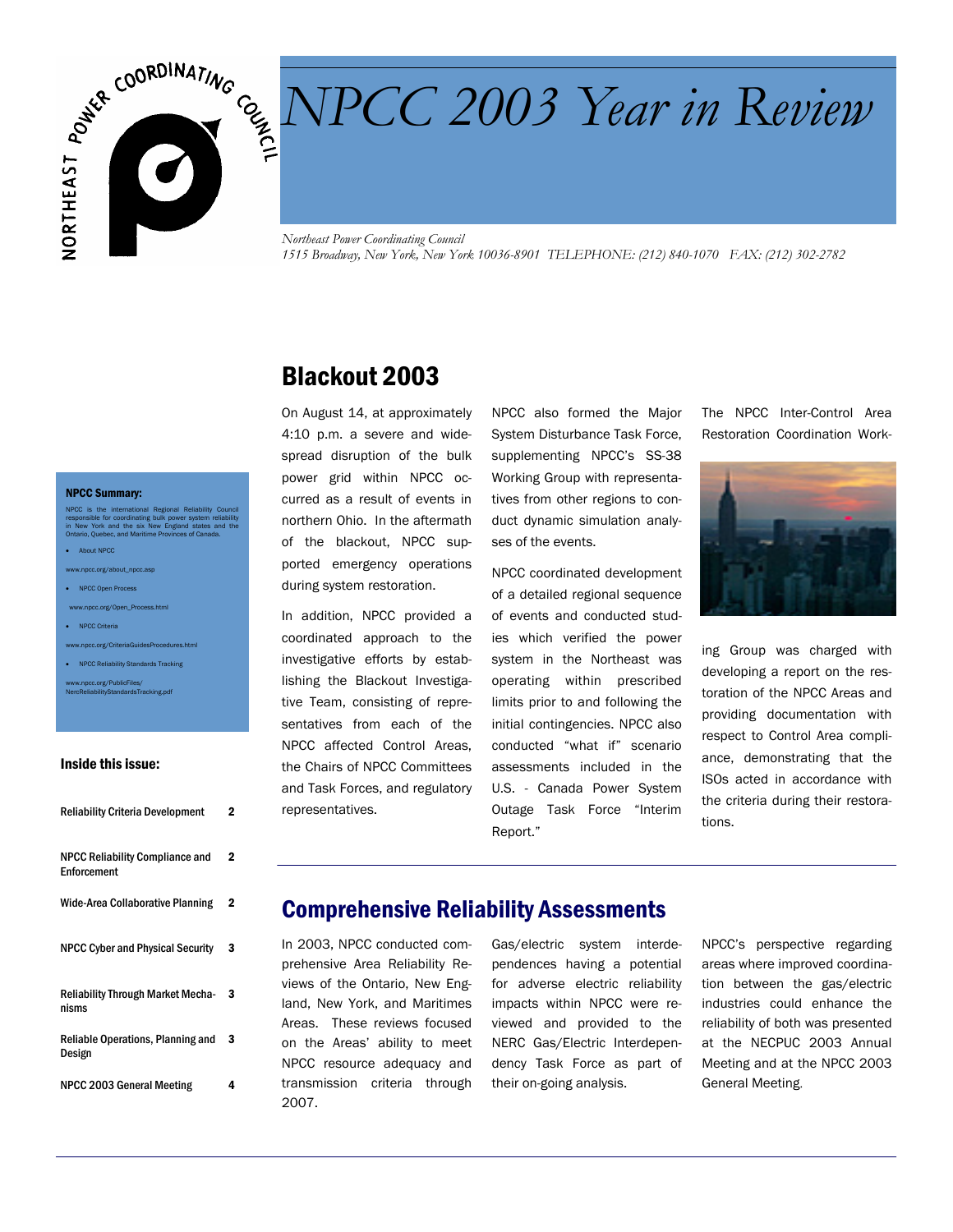#### Reliability Criteria Development

NPCC continued to utilize a design-basis approach to reliability criteria development, assuring that the system is operated consistent with its design, and addressed operation of markets within the NPCC Region, and resolved fundamental technical and policy issues in 2003.

Reviews of the NPCC Basic Criteria (Document A-2) and the Reliability Compliance and Enforcement Program (Document A-8) were initiated.

NPCC led Northeast participation in the NERC Reliability Standards Process and Functional Model review. Members were provided with notifications, tracking, participation solicitations, and forums for subject-matter industry experts.

NPCC coordinated reviews of the draft NERC Standard Authorization Requests and draft Reliability Standards in the areas of balancing resources and demand, coordinating interchange, determining facility ratings, system operating limits and transfer capability.

Consensus regional balloting positions and comments for votes on proposed NERC Standards were developed*.* 



#### NPCC Reliability Compliance and Enforcement

The New England Area and Quebec Area Compliance Reviews were completed achieving a 50% and 33% increase, respectively, in the number of requirements audited over the previous review.

Certification of all NPCC Control Areas for compliance with NPCC Control Area Certification requirements was completed.

Workshops for the 2003 NPCC

compliance program and development of NERC Reliability Standards were conducted in Boston and Toronto.

A data base of Key Facilities required to establish a basic minimum power system following a system blackout was developed. Field testing of compliance monitoring requirements for critical components associated with Key Facilities for the

Area System Restoration Plan was instituted.

A survey of the performance of those Key Facilities following the events of August 14th was compiled for review by the NPCC Inter-Control Area Restoration Working Group and the Compliance Monitoring and Assessment Subcommittee.

*All NPCC Control Areas met NPCC Control Area Certification requirements in 2003.* 



Phase I of NPCC's Collaborative Planning Initiative Study identified approximately 50 transmission bottlenecks for the 2006 study year and established a process to prioritize those bottlenecks for subsequent assessment*.* 

Through NPCC's Regional Plan-

ning Forum's Wide-Area analyses, opportunities to increase the size of the maximum, sustainable contingency within NPCC for today's system through the 2005/06 time frame were identified. A summary report can be found on the NPCC web site under the "Regional Planning Forum" link.



An illustration of the Regional Planning Forum's post-contingency voltage analysis is shown above. The range of voltage pictured is from 90% (shown as blue) to 107% (shown as red) of nominal rating (shown as green).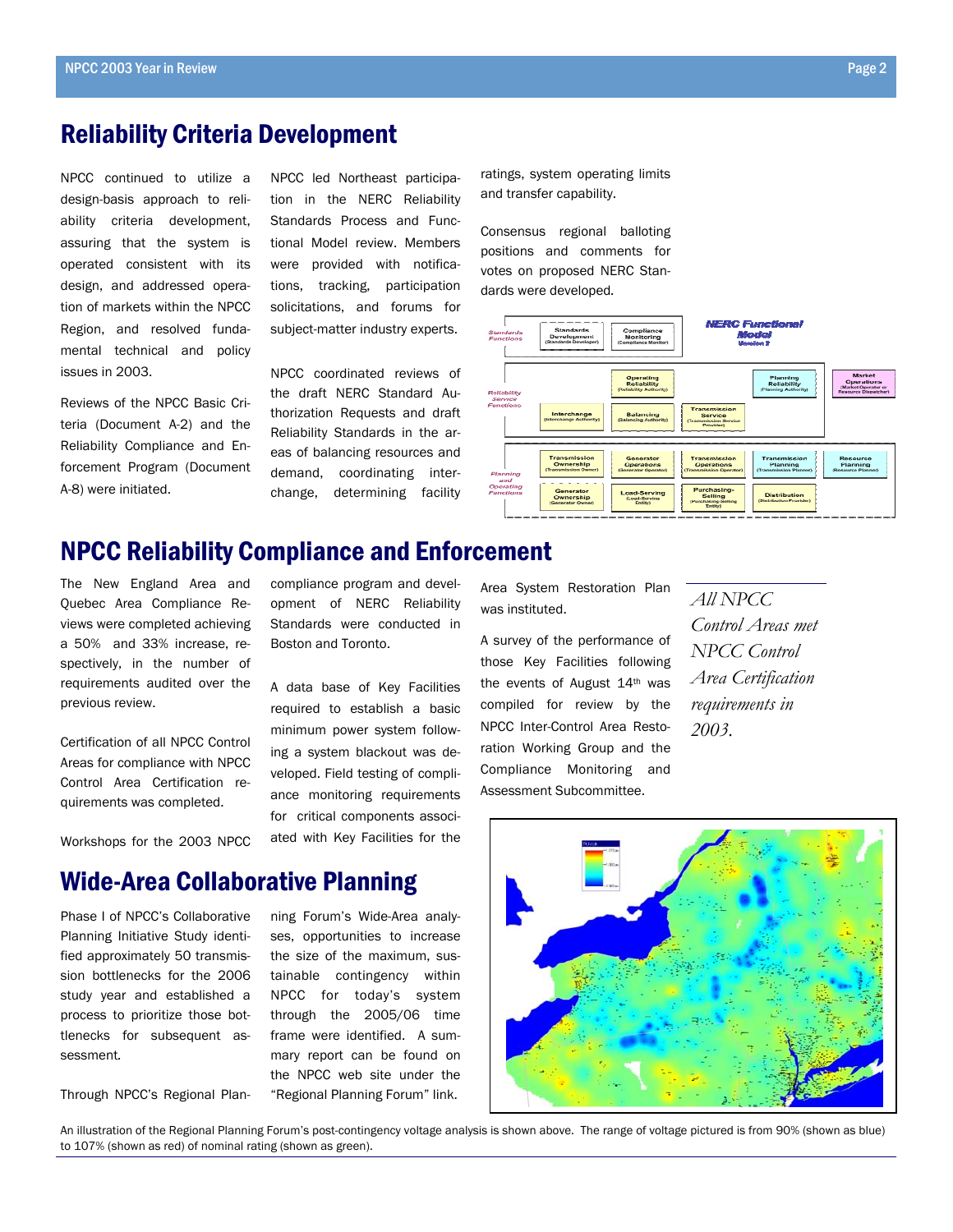#### NPCC Cyber and Physical Security

The former NPCC Energy Management Technology Task Force was changed to the Task Force on Infrastructure Security and Technology (TFIST) to better support cyber and physical security coordination within the electric infrastructure in the Northeast.

NPCC provided coordination between TFIST's efforts and the NERC Critical Infrastructure Protection Advisory Group (CIPAG).

A NPCC reporting template was created to monitor compliance with the NERC Urgent Action Cyber Security Standard, which established minimum security requirements for the electric industry.

NPCC coordinated development of the TFIST report on energy management systems performance during the August 14th Blackout and initiated a draft "white paper" on security guidelines for power system opera-

#### Reliability Through Market Mechanisms

NPCC promoted utilization of an Open Scheduling System (OSS) to eliminate seams within the Northeast and inter-regionally through automated transaction checkout between adjacent markets.

NPCC led development of the Electronic Scheduling Collaborative (ESC) business cases and the OASIS Standards Collabora-

tive (OSC) transition plan to transfer responsibility for an OASIS Phase II integrated scheduling tool that will support both physical and financial based markets to the North American Energy Standards Board (NAESB).

The interregional efforts of PJM, NYISO, and ISO-NE to minimize seams and standardize the tions to address member systems' security issues.



provision for sufficient supply and demand resources were facilitated to maintain resource adequacy in the Northeast.

NPCC coordinated response to the initial recommendations presented by the New England Demand Response Initiative (NEDRI) in order that NPCC Operating Reserve Criteria requirements were met.

*NPCC promoted the use of OSS to provide automated transaction checkout and enhance reliability within the Northeast and adjacent markets.* 

## Reliable Operations, Planning and Design

NPCC conducted comprehensive Region-wide operational security and probabilistic reliability assessments of generation and transmission for 2003 Summer.

These regional assessments confirmed local reliability concerns in southwest Connecticut and summarized supply adequacy issues for New York City and Long Island.

In 2003, multiple preemergency capacity conference calls between NPCC Control Areas and neighboring regions were conducted. These calls were instrumental in maintaining adequate supply through peak load periods. Numerous emergency calls we*re* conducted in the aftermath of the August 14th Blackout to ensure adequate capacity while the system was in a fragile state.



NPCC Task Force Chairs, pictured, left to right: James Ingleson, System Protection; Bonnie Bushnell, Infrastructure Security & Technology; Larry Eng, Coordination of Planning; Ron Halsey, Compliance Monitoring and Assessment Subcommittee; Steve Corey, System Studies; and Don Gates, Coordination of Operation.